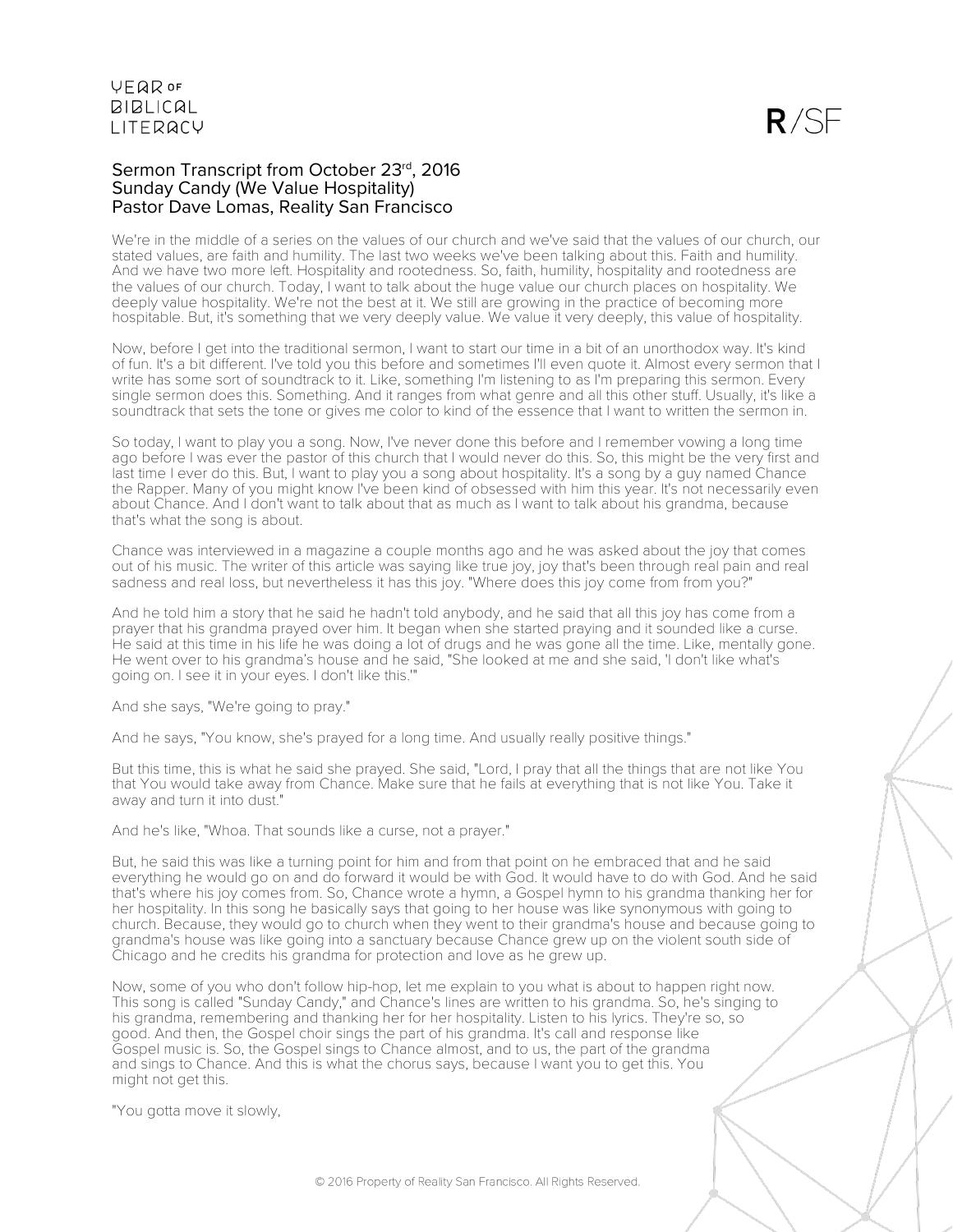

Take and eat my body like it's holy. I've been waiting for you for the whole week, I've been praying for you, you're my Sunday candy."

Which means that his grandma sees his visits as a holy event, like a sacrament, like communion. "You coming over to my house is like a sacrament. It's a holy event that I take very seriously that I want to go slowly.

And then the chorus goes:

"Come on in this house, 'cause it's gonna rain."

Which is basically saying, "Come under the shelter of my life in my hospitality because it's going to be hard in this life. But, in my house, you will find rest. In my hospitality you will find shelter."

This is the SNL version of this song from last year. So, pay attention and enjoy. It probably won't get better than this today. I promise. So, here it is:

[Video]

Happy holidays.

"She can say in her voice, in her way that she love me With her eyes, with her smile, with her belt, with her hands, with her money. I am the thesis of her prayers. Her nieces and her nephews are just pieces of the layers, Only ones she love as much as me is Jesus Christ and Taylor. I got a future so I'm singing for my grandma! You singing too, but your grandma ain't my grandma.

Mine's is hand made, pan fried, sun dried, Southside, and beat the devil by a landslide. Praying with her hands tied, president of my fan club, Santa, something told me I should bring my butt to church!

You gotta move slowly, Take and eat my body like it's holy. I've been waiting for you for the whole week, I've been praying for you, you're my Sunday candy.

Come on in this house, 'cause it's gonna rain. (Momma, you know it's gon' rain.) Rain down Zion, it's gonna rain. (Momma, you know.) You've got to move slowly.

Momma, you know it's gon' rain. Momma, you know.

I come to church for the candy, your peppermints is the truth. I'm pessimistic on Monday if I had tweaked and missed you. You look so good with that hat on, had to match with the shoes, Came and dressed in the satin, I came and sat in your pew. I come to Christmas for dinner, fifty rolls on my plate Hella holes in my stocking holding your pockets in place. I like my love with the budget, I like my hugs with the scent You smell like light, gas, water, electricity, rent. You sound like why the gospel choir got so tired Singing His praises daily basis so I gotta try it. You're my dream catcher, dream team, team captain Matter fact, I haven't seen you in a minute, lemme take my butt to church!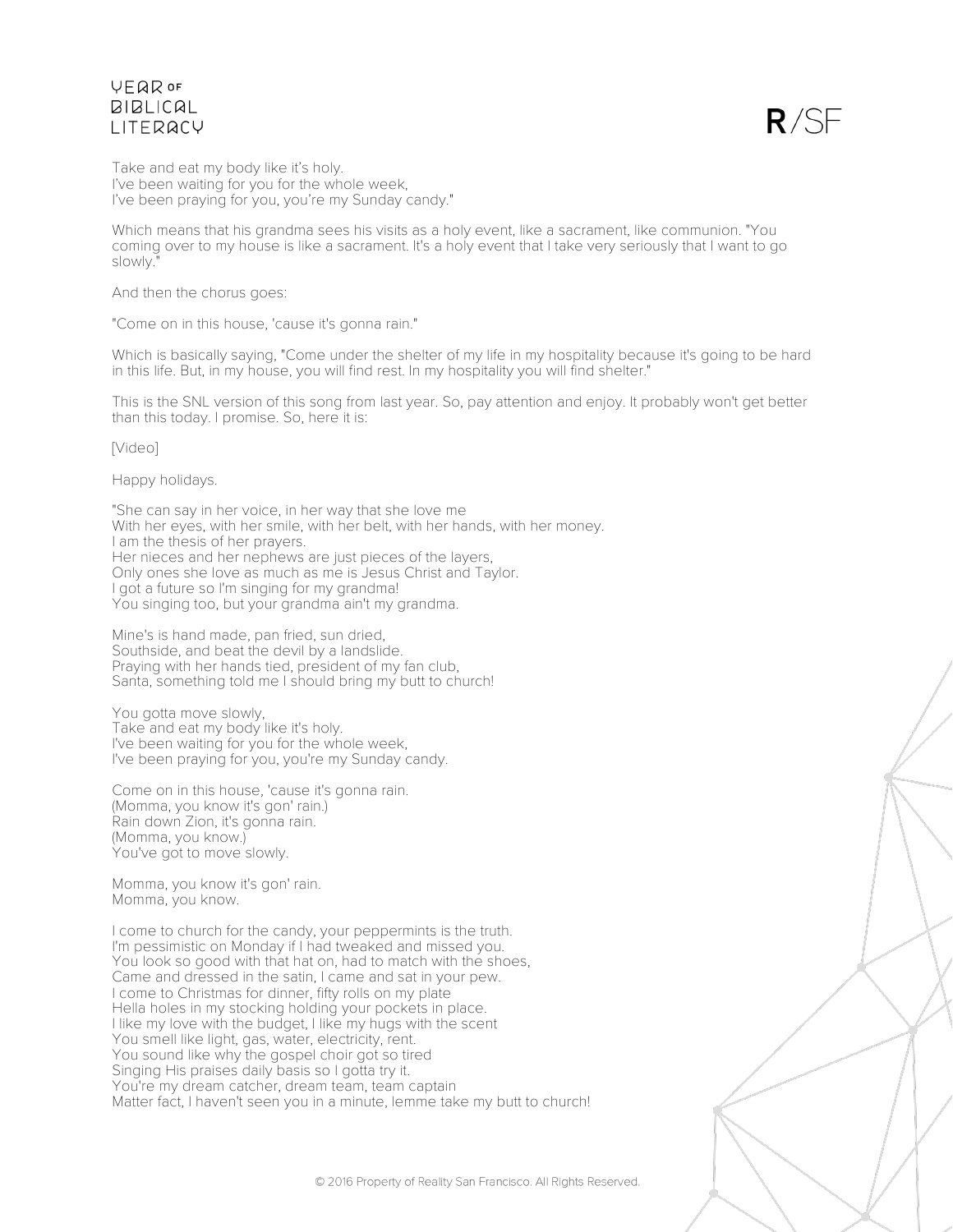$R/SF$ 

Come on in this house, 'cause it's gonna rain. (Momma, you know it's gon' rain.) Rain down Zion, it's gonna rain. You better come on in this house, 'cause it's gonna rain. (Momma, you know.)

Momma, you know it's gon' rain. Father, you know. Promised you said it would rain. Finally, I'm home. You left on the light when I left on the flight but I made it alright. I've been waiting all week, I've been waiting all night Jason Van Dyke.

Had to say something on Saturday, See you at church on Sunday. Open mic coming on Monday. I wonder what the internet gon' say When SNL end with the indie Then the third tape slide down the chimney Via Kirsten, Kinsley, Lisa, Kenny, Taylor, Wendy, Austin win the Emmy, Mama Jan too.

You better come on in this house, cause it's gonna rain. (Momma, you know it's gon' rain.) Rain down Zion, it's gonna rain.

#### [End Video]

Wow. Yeah. So, literally can't follow that. So, let me read to you a few verses of Scripture. They're on the screen. You can write them down and refer to them later. But, I want you to listen to these words the best that you know how. So, listen to these words of Scripture. They're on the screen and then I'll pray.

Romans 12:9-13: "Love must be sincere. Hate what is evil; cling to what is good. Be devoted to one another in love. Honor one another above yourselves. Never be lacking in zeal, but keep your spiritual fervor, serving the Lord. Be joyful in hope, patient in affliction, faithful in prayer. Share with the Lord's people who are in need. Practice hospitality."

Hebrews 13:2: "Do not forget to show hospitality to strangers, for by doing so some have shown hospitality to angels without knowing it."

Matthew 25:41-46: "Then he will say to those on his left, 'Depart from me, you who are cursed, into the eternal fire prepared for the devil and his angels. For I was hungry and you gave me nothing to eat, I was thirsty and you gave me nothing to drink, I was a stranger and you did not invite me in, I needed clothes and you did not clothe me, I was sick and in prison and you did not look after me.'

"They will also answer, 'Lord, when did we see you hungry or thirsty or a stranger or needing clothes or sick or in prison, and did not help you?'

"And he will reply, 'Truly I tell you, whatever you did not do for one of the least of these, you did not do for me.'

#### "Then they will go away to eternal punishment, but the righteous to eternal life.'"

This is God's Word. Let's pray.

Lord, it's been our prayer as a staff and leadership and elders at this church that our church would be a place in this city, but especially a place, even for our own church, of hospitality. That's our value, God. We are so far from doing it well collectively. We really want to, though. I know there's some of our people and volunteers and community group hosts and people that are throwing parties for people that are coming home from not following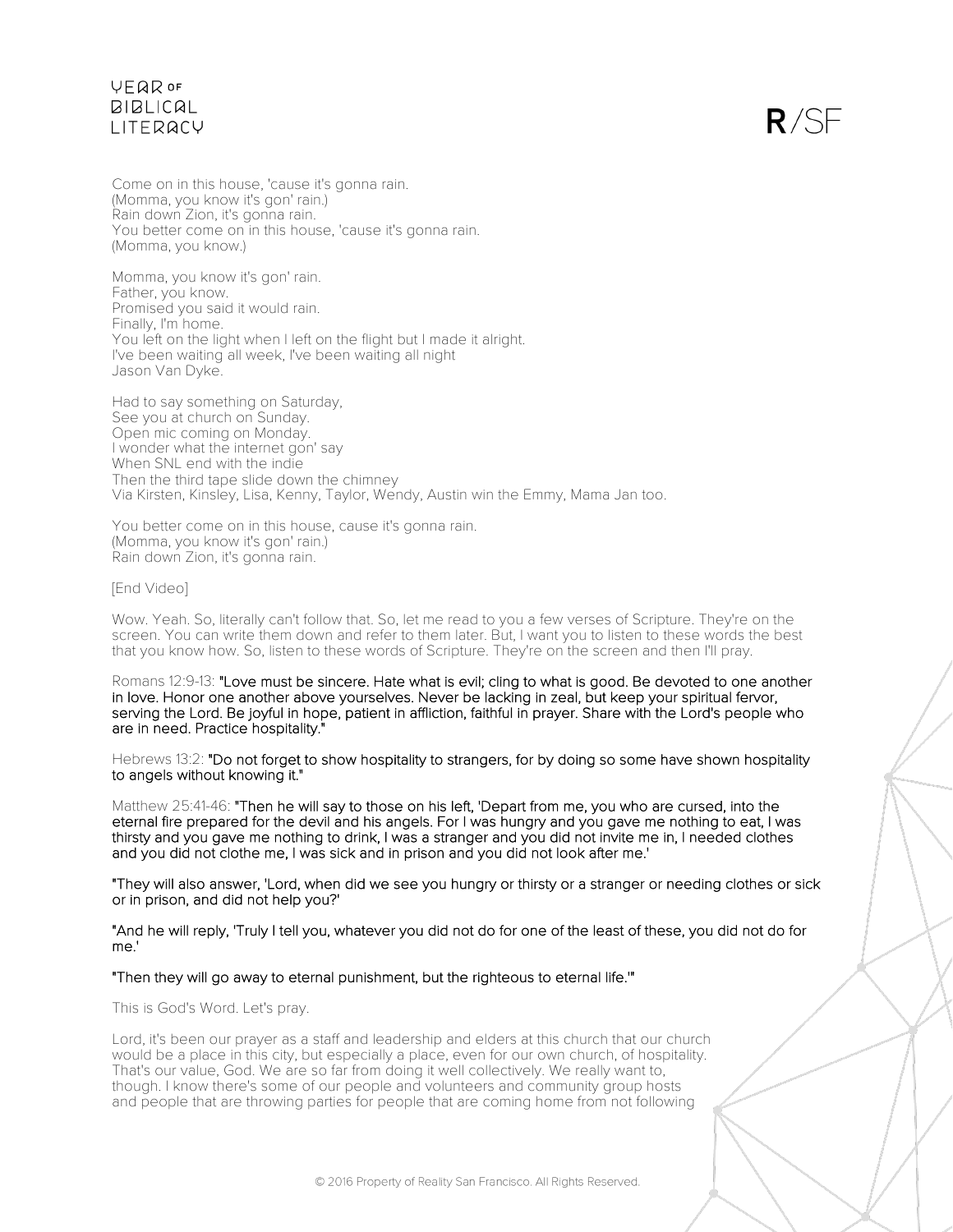

you that are doing great and there's a lot of us that are not. But, we want to. We see it. We see the effects of it. We know what it's like to be brought into someone's life in a hospitable way and we want to be hospitable people. So, God, we ask that You would fill us with Your Spirit, that You would teach us, that the things that rebuke us would be for our teaching and the things that encourage us would be for the fruitfulness and life of this church community. And I pray all these things in Your name and I ask that You'd give me strength to teach today. In Christ's name, amen.

It seems that hospitality is a bit on trend right now. From the Food Network, if you watch those type of Food Networky type of shows that always have programs showing you how to host themed parties like Halloween parties or whatever kind of parties, to magazines like Kinfolk. If you've ever heard of Kinfolk Magazine, which is like a \$20 magazine that blends expensive minimalism and hosting dinner parties for small groups of beautiful people. It's basically a magazine. Very niche, but a magazine for that. It seems like everyone wants to be hospitable these days or wants to do it in a beautiful way. But, what we might take hospitality to mean is having people over to our beautiful homes and then blowing their minds with great hosting and then posting a picture of it on social media.

Now, it's not that hospitality is not that. There is a part of hospitality that is that and is having people over and preparing a nice home for them and making them feel welcome and serving them a killer meal and possibly posting it on Instagram or whatever. But, biblical hospitality starts from an altogether different place. This is a good working definition of biblical hospitality: biblical hospitality is making space for someone that you don't have to.

Write that down. All those words are chosen really carefully. It's making space for someone that you don't have to. I want to start with the first part of that. Let's start with the first part of that sentence. Making space. What does that mean? Making space for the other. This is actually how the Bible starts. The Bible begins with God. And God – He doesn't have to, by the way – makes space for the other. He doesn't have to do this. But, He makes space. He literally makes space. He makes space for life to take shape. And the apex of that creative endeavor was humanity, and God created a space specifically for humanity called the Garden of Eden. Probably the most hospitable place in the world if it wasn't for that dumb serpent. Like, the most hospitable space that God created for us. And when God created us for this space, He created space for us to do two things. To flourish or to fail. He created this space. He didn't seek to control or to manipulate, but He gave life and freedom for life itself to take shape no matter if life itself was choosing to go their own way. He created this space for us to flourish, all the capacity for us to flourish, but also for us to fail.

He had boundaries and He made boundaries for sure. And good, hospitable spaces always have boundaries. I love how Chance, in that song, says that his grandma showed her love to him with her belt. That was his opening line. "Your smile, your hands, your belt, your money."

Now, if you grew up in a home with spanking, you know exactly what that means, showing love with a belt. The Bible opens with these kind of boundaries. Like, love means boundaries. Love means punishment, even. So, the Bible opens with a hospitable space created by God for the other with good, healthy boundaries. But, we know how this went. We know exactly how this went. We rebelled. We went our own way. We gave God the middle finger and we kept doing it. We do it in a million different ways even today.

Now, after the fall, the hospitality of God takes two different shapes. So, the Bible starts with hospitality; God's hospitality. Making space for someone or the other when He doesn't have to. And He does that. And then, once we fall and we rebel, God's hospitality takes two different forms. The first form God's hospitality takes is one that, even despite all of our best efforts to the contrary, the Earth remains a hospitable place for us to live. The theological term here is called "common grace." That even this earth, even as it stands, still is a hospitable place for us to thrive even though we try to wreck God's planet all the time in all kinds of different ways. Ruin fellowship with each other, ruin HIs planet every single time. But, Colossians says that Christ Jesus Himself is the cosmic glue that holds the whole universe together.

It says in Colossians 1, "In Him, all things hold together," and he's talking about the cosmos and he's talking about the earth. He's like that atomic glue that physicists don't really know, that cosmic glue. Like, "What is that thing?"

That thing is Jesus Christ. That holds everything together. Again, the theological term for this is "common grace." The second form of hospitality that now takes shape after the fall is shown to us in redemption. It's ultimately shown to us in Christ who, when we were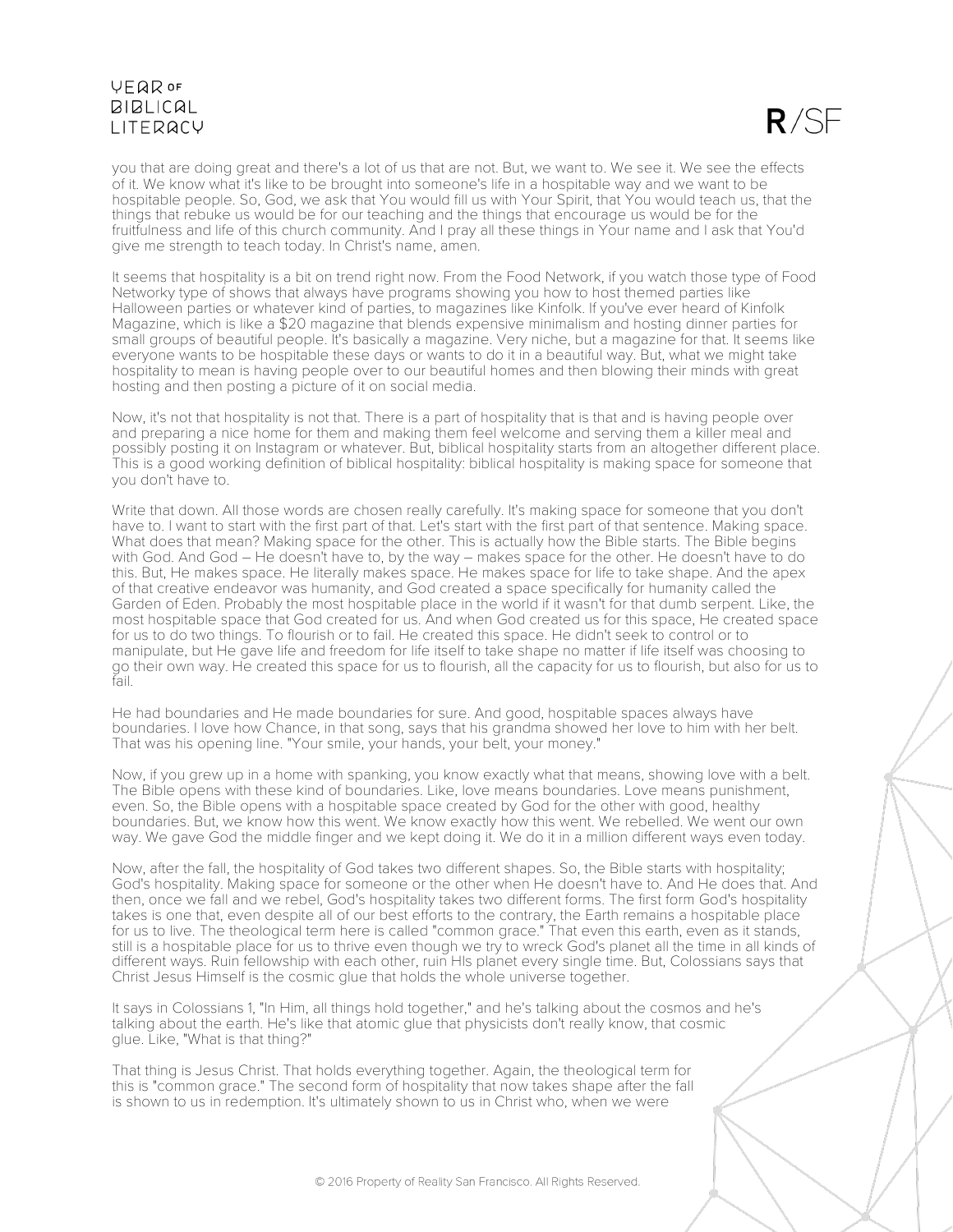

strangers and enemies of God having rebelled against God's loving rule and went after our own way, God went after us to make a space for us and make a space for us into His family.

#### So, it says this in Colossians 1: "Once, you were alienated from God and were enemies in your minds because of your evil behavior. But now he has reconciled you by Christ's physical body through death to present you holy in his sight, without blemish and free from accusation."

You were alienated from God. You were cut off from God. You were enemies of God. You were a stranger. And, even worse that a stranger, you were an enemy. But, God went after you and brought you near. That is the other radical form of hospitality.

#### Ephesians 2:13 says this: "But now in Christ Jesus you who once were far away have been brought near by the blood of Christ."

So, all of us who were really far off from God, God in Christ Jesus brings us near. Okay. That was all theology. Okay? I know a lot of you guys had fun with that. Some of you guys were bored to death. But, that's theology. Here's what it all means. Here's what it all means: hospitality is at the very center of what it means to be a Christian and to think theologically. At the very center of Christianity is hospitality. At the very center of Christianity is God making room for you when you were far off and you were an enemy of God, that you were a stranger and God brought you in. The very center of Christianity is hospitality. The very center of what it means to even start thinking theologically is hospitality.

The heart of belief in the Gospel of Jesus is the affirmation that we were once both strangers and enemies of God and who have now been brought into relationship with God through an act of divine hospitality. You and I were far off and we've been brought near. That's basic to our Christianity. And therefore, the more clearly I see myself, the more clearly that I look in the mirror, that I self-reflect, that I examine my own life and my own heart, the more clearly I see myself as having been once an enemy of God, a stranger to God, as having been once far off from God, the more I see my reason for being hospitable towards other people. I was once far off and God showed me His kindness in bringing me near. So, that's the only impetus, that's the only catalyst that moves me forward to hospitality towards other people.

So, hospitality isn't trendy, it's divine. Hospitality might not be trendy in 10 years from now. But, it's divine. Hospitality is what it means. At the center of our Christian faith is hospitality. Hospitality is a requirement for the follower of Jesus towards those outside the church. And especially, especially for those inside the church. Think of it like this: the worst form of church discipline that we find in the New Testament, the absolute worst form of it is excommunication. Or, basically not being hospitable to a member of the church anymore.

1 Corinthians 5, there was a guy who was sleeping with his step-mother and the church was like – we talked about this years ago, so go back and listen to the sermon. The church was boasting about it and Paul's writing a letter like, "Are you kidding me? Are you crazy? You're boasting about this guy in your church? This is what you must do. You have to excommunicate him. Don't eat with him anymore. Don't be hospitable towards him anymore. Treat him like an outsider. Don't even treat him like a believer anymore. Don't even be hospitable towards him anymore. Don't eat with him anymore."

He says, "Deliver him over to Satan."

Think about that. When Paul the apostle thinks about the worst thing you can do to a member of the church, the worst thing, what's the worst thing you can do to another member of the church? Treat them inhospitably. That's the worst thing you can do. I mean, just think about that when it comes to our little cliques in the church. When we don't let people in there, it's basically a form of church discipline. We're like, "Listen, I'm going to do the worst thing I can do to you in the church. I'm going to treat you inhospitably."

That's how important hospitality is in the life of the church. So, Biblical hospitality is this: making space for someone that you don't have to. But, what kind of space? If we're making space, what kind of space does that entail? That kind of space is free space. And this is what this means. Henry Nouwen, in his book "Reaching Out" – it's a great little book on spirituality, but he has a whole section on hospitality – says this:

"Hospitality means primarily the creation of a free space where the stranger can enter and become a friend instead of an enemy. A free space. Hospitality is not to change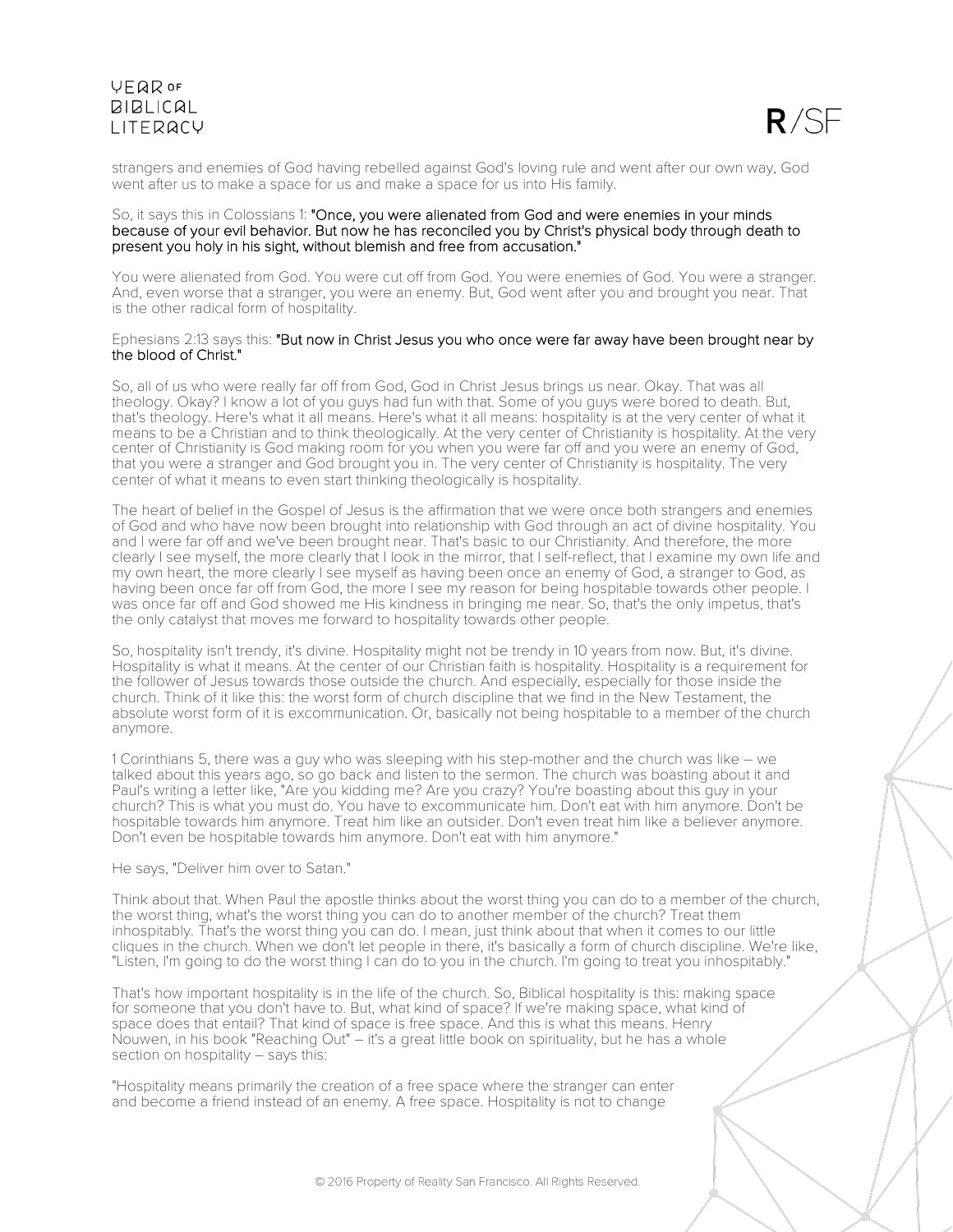

people, but to offer them space where change can take place."

Hospitality is not to change people. You don't bring somebody in your home to go, "I'm going to change you now." That might free you up when you invite even people that are not followers of Jesus over to your house for a meal. You're not like, "How do I do the Sinner's Prayer by the end of this meal? How do I get them to say yes?"

Like, you create a space that change can happen. If it happens, it can happen. We all know what it feels like when a host doesn't create free space for us. It's not a home without boundaries, but it is a place where the stranger can become themselves there. And you know what it's like when you walk in an inhospitable place and as soon as you walk in you know that everything about your life is going to be judged. And because you don't fit into the way they vote, the way they think about whatever, the way that they talk about Christianity, because you don't fit into their thing and they're trying to make you into their thing, it's an inhospitable space.

But, you also know what it's like when someone brings you in with all of your quirky beliefs, because you live in San Francisco. You're so weird. You don't even realize how weird you are. But, when you go into a place and then they receive you and all of your weirdness, all of it, and they let you be you and then there is space to change. That's what a hospitable space is.

This week I asked the staff to share their experience and thoughts of hospitality. Our staff really, deeply cares about hospitality. And a lot of them, most of them, wrote me back and were just like, "This is what I think about hospitality and what we're trying to do and where I've seen it work really well in our church and where I've seen it really suck in our church."

How they responded really has shaped this sermon. But, I wanted to read to you what Julie Barrios wrote back to me, a minister of our spiritual formation. She wrote this. It's not on the screen. Only a part of it is. So, pay attention.

She said, "Hospitality requires good boundaries. This is for the sake of the giver and the receiver. Boundaries create a sense of containment. The difference between a hug and a strangling is different use of the containment capacity."

Only Julie can say that, and it's not weird.

"The physical space contains the experience. There's also hospitality of heart. This is the capacity to allow another human to come as they are. I love this Thomas Merton quote: 'The beginning of love is the will to let those we love be perfectly themselves. The resolution not to twist them to fit our own image. Our hearts have to have enough space to allow a person to grow and change and unfold.'"

That's gold. She goes on and says, "For this reason, hospitality cannot exist while the one showing hospitality is attempting to control the other. This is what makes BJM's..." – Because Justice Matters, one of the ministry partners that we support – "...nail day so brilliant. They help people that are usually chaotic and unpredictable opt in and sit still and talk a while and exist in a space of order. It's brilliant. The creative expression of boundaries helps people to chose to live in interactive harmony rather than the prisons of individual selfishness. The opposite of this would be Downton Abbey-ish."

Right? I've never seen it, but I'm sure that you probably have.

"The opposite of this would be the Downton Abbey-ish chokehold of hospitality. This kind of hospitality is actually a structure that set to preserve the comfort and the power of the elite. It limits who is allowed at the table and what they must wear and how they must talk and what topics are taboo and what parts of an actual human person are allowed to exist. This hospitality is a stranglehold."

That's the end of what she says. That's really, really good. And this is what she's getting at. Like, you're able to create and hold a space where people can show up as themselves and as themselves they have the room to grow and become more like Jesus. We hope our community groups are boundaried places, but also boundaried free spaces. If not, if your experience is that's not the kind of space that your community that you go to is, we are  $-1$  promise you  $$ working on that. We're working towards that. That's what we hope our community groups are. We try to create this boundaried free space and what we call the second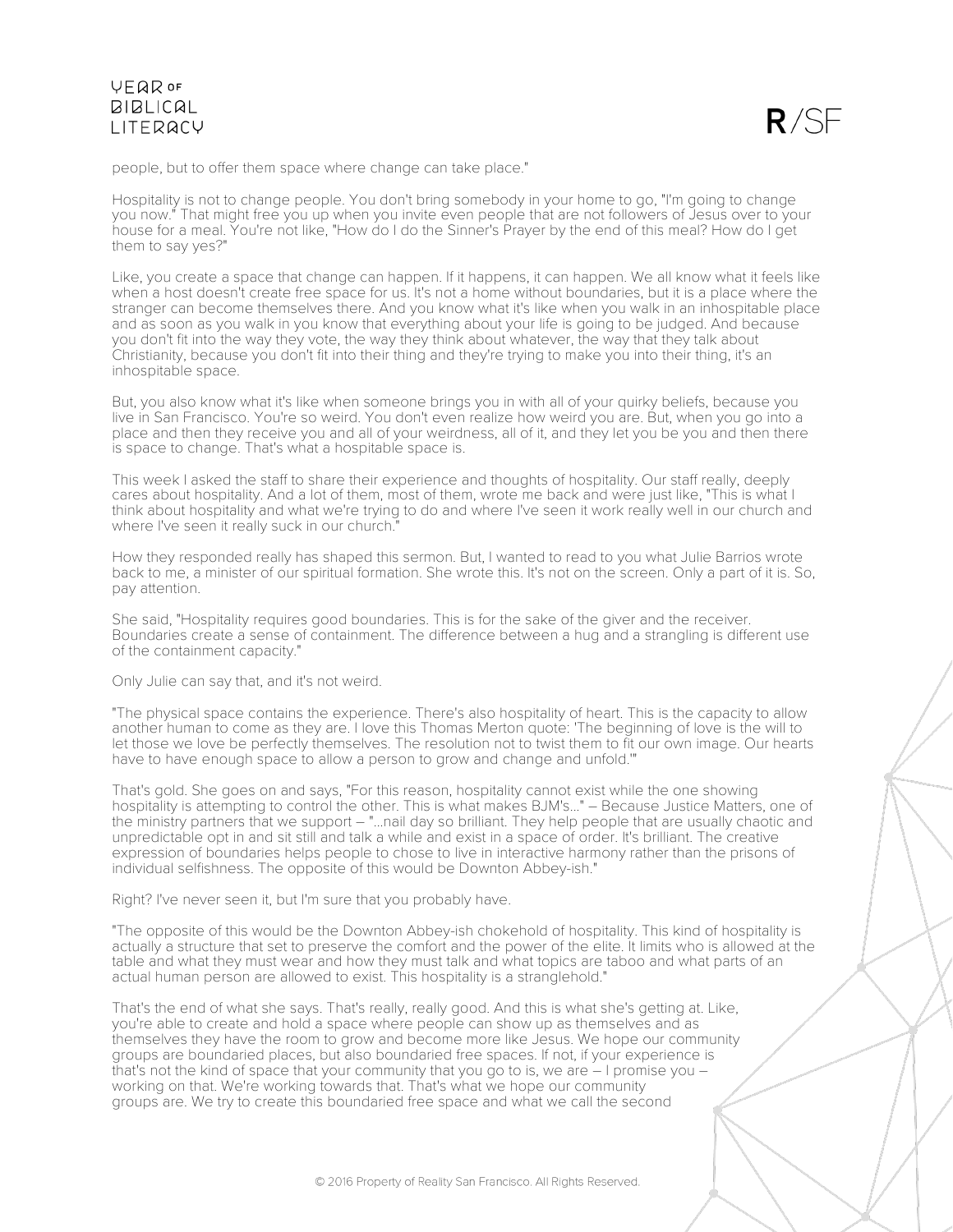

set of Sunday; our response time. That really long musical outro of our sermon? If you've ever been around for a while, we do this long set of music at the end of the sermon. And the reason why, it's boundaried free space. You are free to sit or kneel or stand or sing or pray by yourself or pray with a member of a prayer team or receive communion or pick up your child and bring them in here to worship or just leave.

It's this free space. And what we've seen in this space is that people are changed by the power of God. They're free to go, "I'm free to respond to God?"

And then they begin to move towards God. This is the space that we want to create in our church. Now, I read at the beginning there's that verse in Matthew that connects inhospitability – I don't know if that's a word, but I think it is. It connects being inhospitable to Hell. You see how those that were not hospitable go to Hell. Did you guys catch that? I snuck that in there. Some of you guys are like, "Whoa. Why did he read that?"

Because it's in the Bible and Jesus said it. That's why I read it. It's traditionally called the parable of the sheep and the goats. The sheep and the goats. But, I don't think it's a parable. I think it's what's going to happen when Jesus returns. He doesn't say, "It's going to be like this," He says, "It is this."

He says that when the second coming of the Son of Man happens, this is what will happen. There's going to be a dividing of the sheep and the goats. And the sheep go to the right and the goats go to the left. And the ones to the right, He says this: "Come, you who are blessed by the Father, and take your inheritance. The Kingdom of God is prepared for you since the creation of the world."

He says, "For I was hungry and you gave me something to eat. I was thirsty and you gave me something to drink. I was a stranger and you invited me in. I needed clothes and you clothed me. I was sick and you looked after me. I was in prison and you came to visit me."

And they will answer Him like, "Whoa. What do you mean? When did we see you naked? When did we see you poor? When did we see you hungry? When did we do that? I don't even remember seeing you ever."

And He will say, "I tell you truly, whatever you did for the least of these brothers and sisters of mine, you did for me."

Are you kidding me? And then he turns to the people on the left and they're like, "Uh oh." And He said, "Okay, depart from me, you wicked and cursed people to eternal punishment. Because, when I was hungry..."

And He goes through the whole list again. You didn't give me anything to eat, you didn't give me anything to drink, you never invited me in as a stranger. And they will say the same thing, "Wait, wait, wait. Time out. We never have seen you. When have we seen you?"

And Jesus says, "Truly, I tell you, what you did not do for the least one of these you did not do for me."

Wow. There is something so fundamental to hospitality that's buried in here that's easy to overlook, and you need to see it. It's this: this whole passage hinges on seeing. The whole passage hinges on seeing. Both the righteous and the wicked say, "When did we see you? Jesus, when did we see you hungry and thirsty and alone and naked and imprisoned? When did we see you?"

And the people who were not hospitable at all did not excuse themselves. They didn't say, "Whoa, whoa. Time out. You know, I didn't really find that to be very... I know I didn't help people who were other than me. I know I didn't help the poor and the naked and the imprisoned. I know I didn't give people something to drink or something to eat. I know that. But, I didn't really have the resources to do that."

They didn't say that. They didn't say, "Well, I found that it's too demanding. That was way to demanding or way too demeaning. I couldn't demean myself to do that."

They didn't cry out saying, "It was too hard. I didn't have enough time. The resources I had were lacking."

They did not say, "Give me a second chance."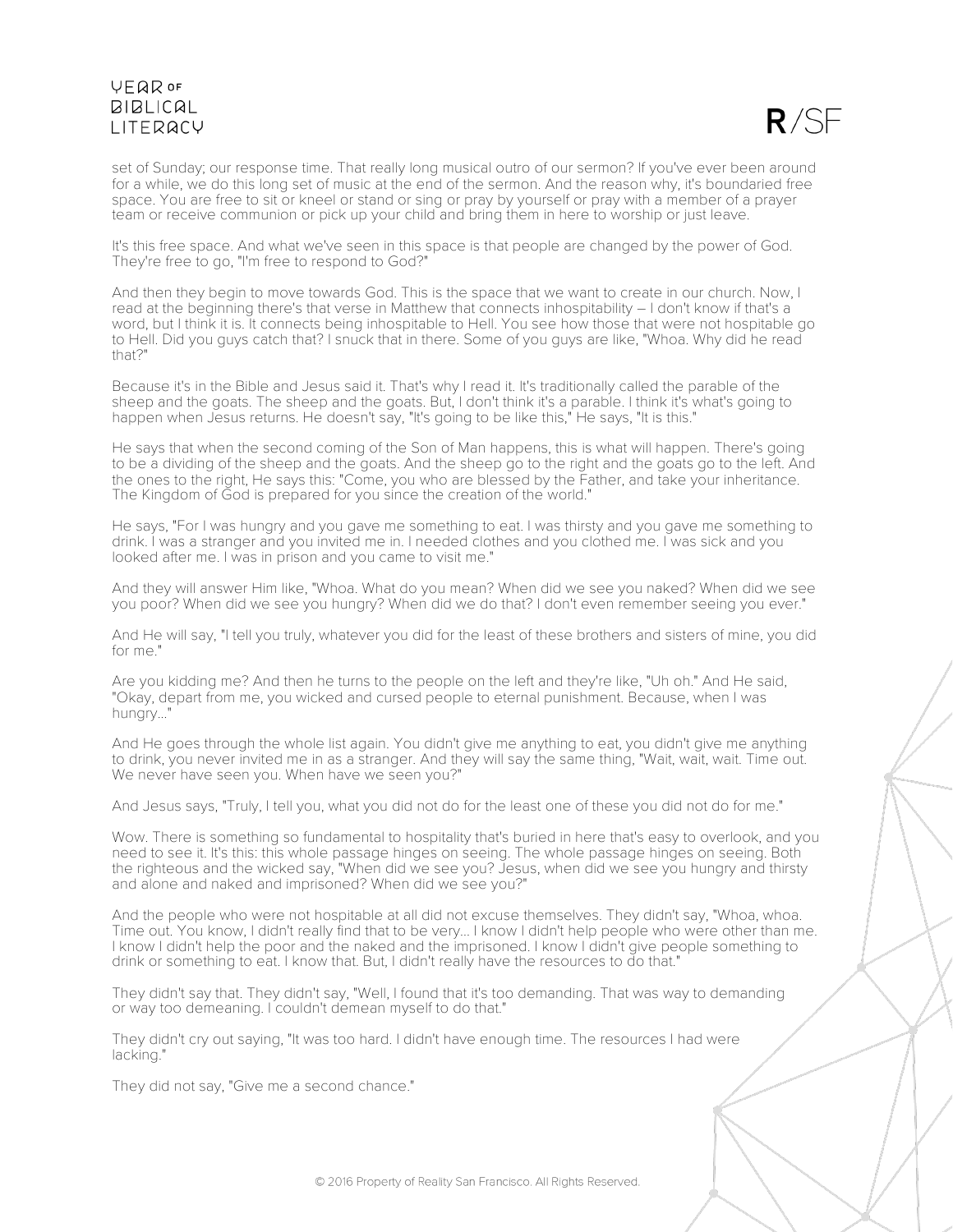

All they said was this: "When did we see you hungry? When did we ever see you do that?"

So, it must be assertive that hospitality can only start with seeing other people. Hospitality can only start by seeing other human people. The righteous people saw other humans. They saw their need. The unrighteous didn't see them at all. They weren't seeing. So, hospitality has to do with seeing the stranger. It has to do with seeing the poor or seeing the oppressed or seeing the outsider or seeing the lost or seeing the broken or seeing another person. The righteous saw the brokenness and the hurt and they were doing the small things. Like, notice Jesus didn't say, "When I was sick, you healed me. When I was in prison, you got me out of prison."

No. He said, "When I was sick, you cared for me. When I was in prison, you visited me."

He's not asking us to change the world. He's like, "Just do the small things like feed someone. Just feed someone."

And then it could just be like this one thing. And that little thing, Jesus said, "When you do these small little – they're not hard to do – ministries. When you're doing them, you're seeing the other person and in that you're serving me."

And when we don't, we're probably looking for the big opportunities. We're going, "If I saw you, Jesus, I would have done something. I would have given my whole bank account if I saw you. I'm looking for that big thing that I can contribute to. Like the big thing like, 'Oh, there's Jesus. I know that's Him.'"

No, no. It's found in the things that you're not seeing. There's a very popular phrase that's gone around recently on social media and otherwise. It's "stay woke," if you've ever seen that statement somewhere. And I think that's what Jesus is saying here. This is what Jesus is saying. I think this is exactly what Jesus is saying here. Your eyes are actually open to other people. That you're truly woke to people's situations and their problems and their hurts and that you're going after them to bring them in.

Not to bring too much hip-hop into today, but Kendrick Lamar has a song on his album, "To Pimp a Butterfly," called "How Much a Dollar Cost?" It's basically this story of Jesus right here – this story of sheep and goats – made into his song. Literally, that's all it is. It's about him, Kendrick Lamar, when he was in Cape Town, South Africa, and he runs into a panhandler who wants a dollar. Kendrick starts to judge him. Like, "I know exactly what you're going to spend that dollar on."

And we know that in San Francisco. "I know exactly what you're going to spend that dollar on. There's no way I'm giving you a dollar. You have to go out and work like I had to work to get a dollar."

And he doesn't want to give this man a dollar because he knows what he's going to do with it even though to Kendrick, a dollar is nothing. He's rich. A dollar is nothing to him. But, to this homeless man, a dollar is everything to him. And then, at the end of the song, the homeless man turns to Kendrick and says this. This is the lyric in the end of the song.

"Know the truth, it'll set you free. You're looking at the Messiah, the Son of Jehovah, the Higher Power, the choir that spoke the word, the Holy Spirit,

The nerve of Nazareth, and I'll tell you just how much a dollar cost.

The price of having a spot in Heaven. 'Imburse your loss, I am God.'"

And in that moment he realizes, "I just didn't give a dollar to God and I've lost my place in Heaven because I didn't serve the least of these."

Like, that's what the song is about. And it's that point that Kendrick realizes that this dollar could have got him – how much a dollar cost? This dollar, which is nothing to him. Like, some of you guys, opening your house is nothing to you. But, you won't do it. Opening your life is nothing to you, but you won't do it. And this is the point of the story, and it's supposed to weigh on you heavy. It's supposed to scare you to death. Like, that cost me nothing, but I could've inherited eternal life.

This is what He's saying. By "Him," I mean Jesus. This is what Jesus is saying. How do we see ourselves in other people? It's the beginning of hospitality. Let me give you a very silly analogy. A very silly one. But, I think as a church we're kind of bad at this. So, I'll kind of point it at us. This actually could be, also, a symptom of a deeper problem.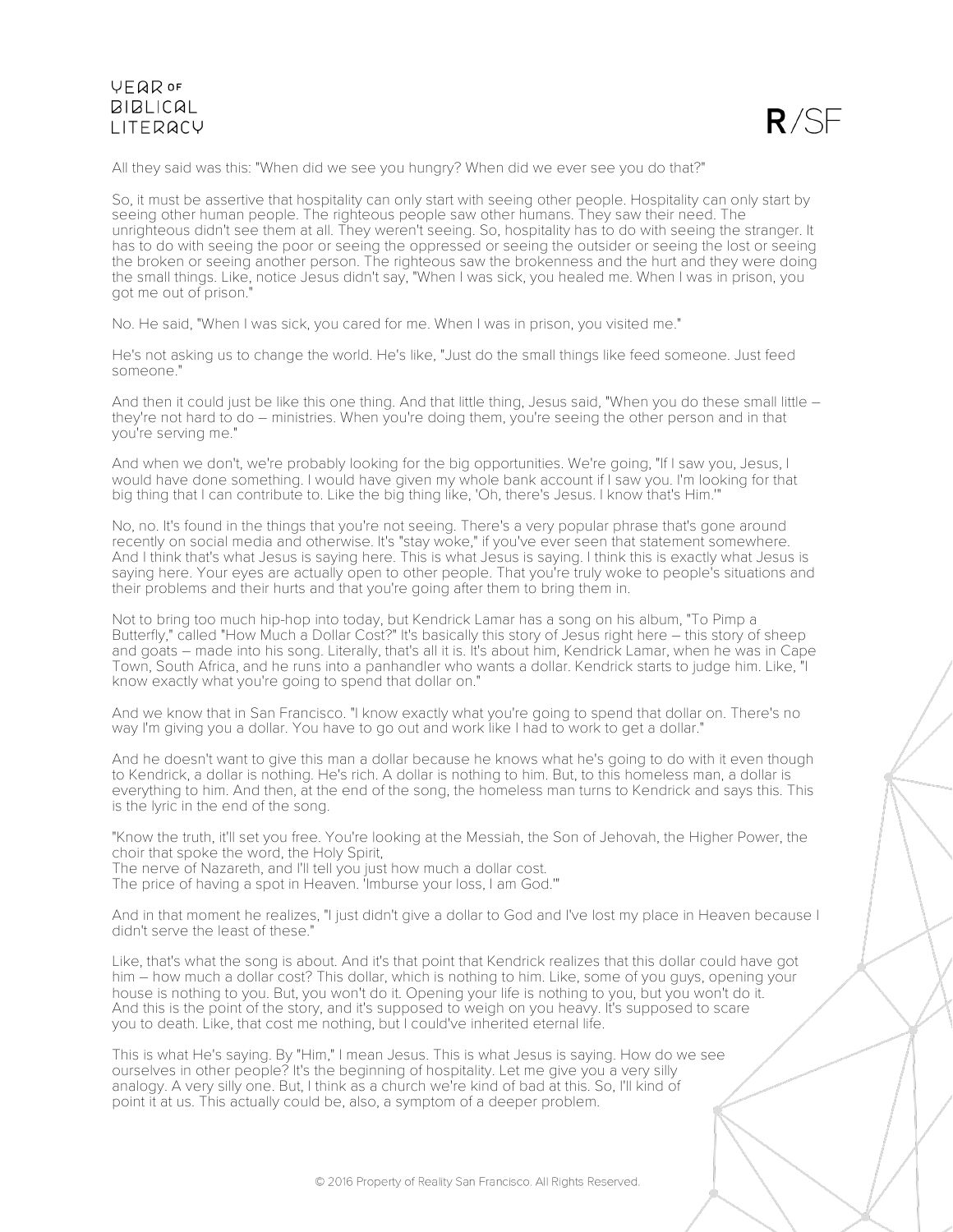$R/SF$ 

We have in our church, on Sundays especially, a seat-saving culture in our church. Okay? We have a seatsaving culture. No one look around right now. Don't do this. Don't start judging people next to you. Okay? So, stop. Okay? This is a free space right here. Free space. We have a seat-saving culture in our church. And it started all the way back six years ago when we started meeting in the Swedish-American Home. Very small venue. People started pouring in. There weren't enough seats. People would save seats. And then tons of people would get turned away every Sunday. People would show up and we're like, "Sorry, we're out of room," and they'd get turned away, sometimes by the dozens they'd get turned away.

So, there was this seat-saving culture that started in our church. And I know that my wife is notoriously late to everything, and I'm always saving a seat for her. So, saving a seat for my wife gives me anxiety. So, I know what you feel like if you're the early person who's saving seats, okay? When you save a seat for someone, think of it like this, okay? We're talking about how you see people. When you save a seat for someone, how do you see people that are not who you've saved the seat for? How do you see them? They walk up and you look at them and all you see them is as a threat to your seat. That's it. So, you look at them and you don't even want to make eye contact. You're on your phone like, "Don't look at me. Don't look at me. Don't look at me."

And then they go, "Is that..."

"Yes. These five rows are for my friends. You're not my friend. These are for my friends."

Okay? So, this happens. Now, if you did that today and you're like, "Oh my gosh. Carpets. Can we just get to the carpets now? I need to repent. Like, right now."

We've all done it. Almost every single person in here has done it. I've done it before. So, this is exactly how we see people. Like, think about when we're walking past panhandlers on the street. We keep our head down, we look at our phone, we don't even give them a look in the eyes. Because we're like, "You're a nuisance to me."

When we walk past a homeless encampment, how do we see them? We see them as a threat. We might grab our stuff a little tighter, walk a little faster, head down, don't make eye contact. We don't want them to engage. I don't want to engage. We see them as a threat. This is what Jesus' parable's about. How do we see other people? How do we see them? Do we see them as humans with real needs far off from God like we were? Do we see them like that? How do you see people when they come over to your house for CG? How do you see people when you ride next to them on Muni? I mean, let me bring it back to where we started. Do we see people who were once like us afar from God but who need to be brought near by God's loving hospitality? Like, how do we see people?

Do you see why God says, "If you don't have my character, you don't have any part in my inheritance. Because, the kind of character that shapes a person who is my follower is the kind of person who is actually woke to the realities of their environment. And they see the poor and the naked and the lost. They see these people. They actually see them."

We need to start looking at people. Hospitality starts with us actually seeing the other person. Seeing them and seeing them in all of their flaws with all of their, even sometimes, quirky theology. We see them as human beings, people, and then we make space for them. Free space.

Now, here's some practical ways of moving toward hospitality as a community. Practical ways. I'll start with saying what we've said since we started the church. We've never really asked you to invite people to church on Sunday morning ever. The only time we've ever asked you to invite someone to church was Easter. But, you've never heard us say, "Bring someone to church."

We've always said this since the beginning, "Invite someone over to your house before you invite them to church. Let them see you. If what they see in your house does not match what happens in this house, then I want them to call it out. They should be able to see it."

Invite them over to your house. So, I want to encourage you. Keep your house open for strangers. Think about people. There might be people that you bump into. Or take them out if your house is like, "I have 38 roommates and the schedule is crazy."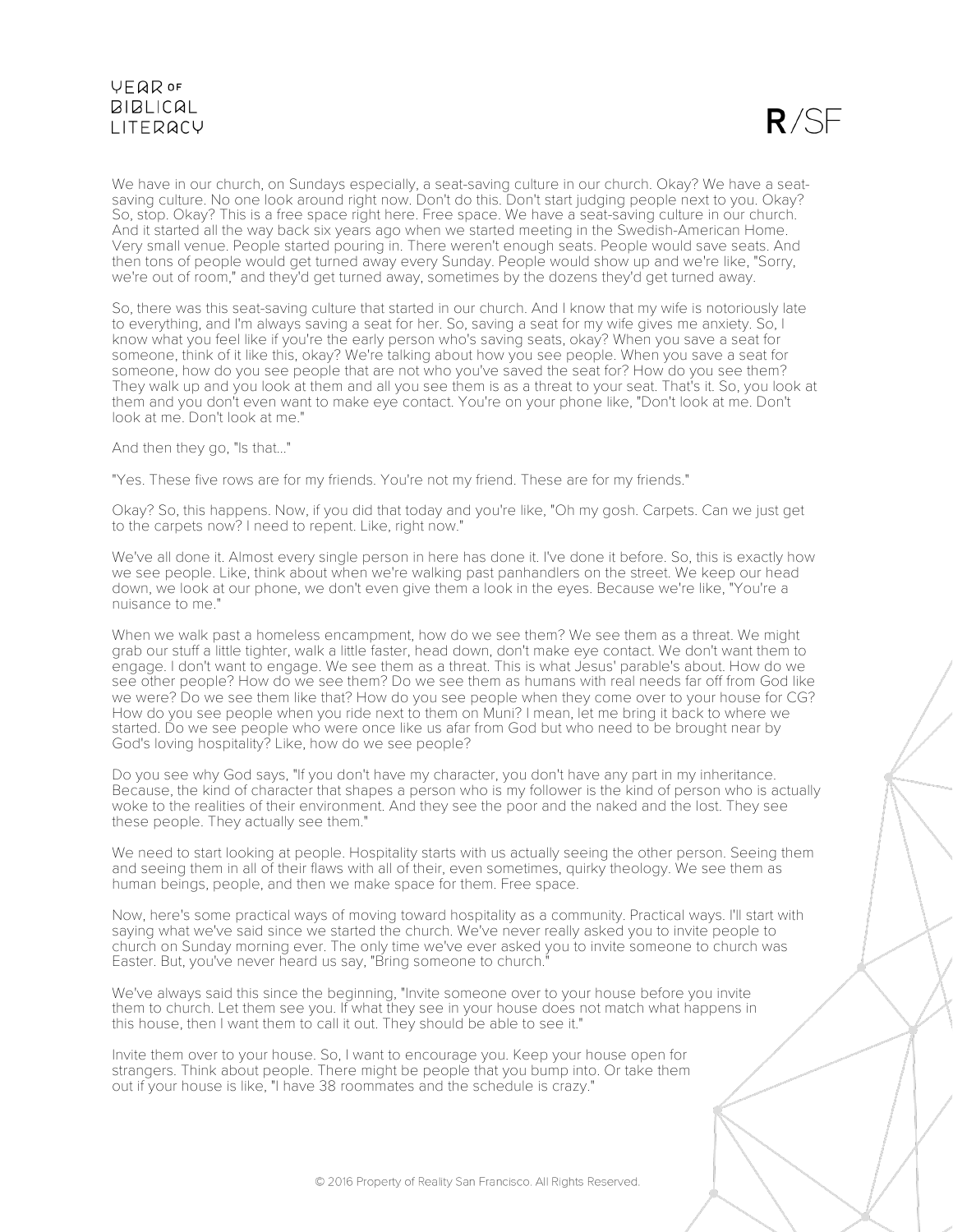$R/SF$ 

Take them out somewhere, then, or something like that. Be with other people that are not like you, that are strangers. Consider doing that. Have people over to your home if you can. Practice hospitality. You might not be good at holding a space where people can be themselves. But, that's what practice means. You're practicing it. So, you might have someone over and it's awkward, it's weird, you burned the dinner or whatever. And then you start talking too much. Whatever. Whatever happens, and it's just a train wreck. Well, go do it again and practice it and get better at holding that space. Do that.

Also, when you do start to know people and have created space for relationships, start to invite your colleagues or your friends into your spiritual home, into this church. Like, bring them to community group or bring them to church on a Sunday or bring them to one of the lectures that we have that are open to the public. Bring them in those spaces as well. The other thing is: try to gather with other Christians informally all the time. Try to do that. That's the power of social media and texts or whatever. You can amass a group of people really quickly, typically. Try to do that. Eat together a lot. There are things that happen around a table that can never be accomplished in any other way.

There's a lot of people that are like, "Meals?"

I don't know. Stephanie Dorr, our events coordinator, when she emailed me she shared with me a quote from Eugene Peterson. She said, "It's striking how much of Jesus' life is told in settings defined by meals."

So, if you read especially the Gospel of Luke, the whole thing is just like Jesus at dinner tables. The whole book. Another thing you could do is host a community group in your home. Like, consider hosting a group in your home.

Lastly, this is probably the most important one. Pray and truly consider working in our kids' department. For real. Like, consider being not just a volunteer, but like a Sunday school teacher. Consider that. A couple weeks ago, Marissa, our Kid's Director, we were going around and she was emotional, she was really moved even to almost tears when she said this. She said, "We have almost 100 kids in our kids' ministry. Sometimes more. And we are having so many kids and we have some amazing volunteers. But, the turnover is rapid. We can't get enough people to fill the spots because we have such a growing kids' ministry that we might have to turn kids away."

And I'm like, "Okay, so, if we turn kids away, we're just not a church anymore. We just stop. We just quit."

Like, literally Jesus said that. "Don't turn kids away."

Like, we get to heaven and Jesus is like, "Umm, why'd you turn kids away?"

And we're like, "We didn't have enough room."

He goes, "But, I literally said not to do that. I literally..."

Like, we might be able to get away with turning adults away, but you cannot get away with turning kids away. You just can't.

"I said that. I specifically said that. It's in the Bible. It's there."

So, we can't do that. We can't get there. So, pray, consider. Seriously pray about it and pray for God to call other people.

Here's some things to stop doing. This one's going to sting. Stop saving seats or stop saving them so meanly. Just stop being mean about it, okay? Be nice. Like, I don't know. I don't know how you're nice. Just do your version of nice. Or, save an extra one for the stranger. Save one extra and go, "Oh, I'm saving seats but I have an extra one right here."

Okay. And if you sit by your community group, that's great. But, just be aware there's other people around you. I know that you guys are a community group and you guys do everything together and you guys are best friends and you do retreats. And we love that. But, you come in here and it feels kind of like a clique. It just does. Like, "We're friends and we Tahoe together and we don't have time for anyone else."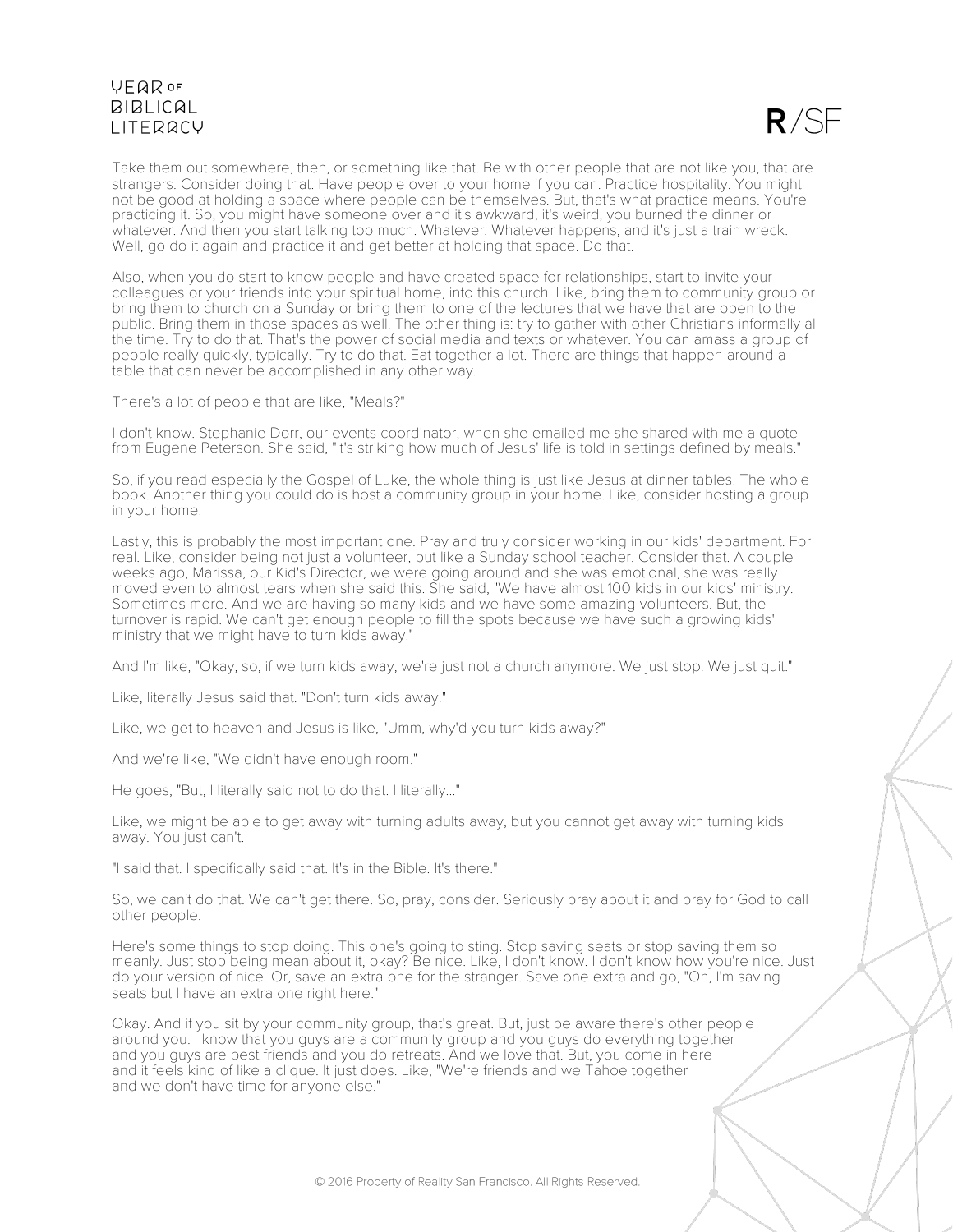

Awesome that you do that. Please keep doing that. That's amazing. But, bring other people in to that. Okay? Also, stop doing this. Stop being creepy during the four-minute meet and greet. Stop being creepy. You know who you are. Four minutes. Guys, take for minutes to say hi to one another. And then you're like, "Oh, I've got to go to the bathroom. I've got to leave. I've got to check my email. I've got to get out my phone."

This is a real time that traditionally is called "pass the peace" and it means this: it means when you turn to someone during that time and warmly shake their hand – if you don't have a cold. If you have a cold, just say, "I have a cold. Here you go."

Don't touch anyone if you have a cold. Okay? But, if you warmly shake someone's hand, you're saying this, "I was a stranger, but God brought me in and now I'm not a stranger. And I don't have to worship around strangers. I can worship around family. Hi, I worship around family. I don't worship around strangers."

Okay? So, four minutes is that. Now, I know that four minutes is an extended period of time. You can know how to work a room. Just say hi to 50 people. I don't care. Be nice, though, and turn to people and say hi.

So, I want to close with this. I want to close with that Hebrews verse. This is so fun.

#### Hebrews 13:2: "Do not forget to show hospitality to strangers, for by doing so some people have shown hospitality to angels without knowing it."

That's in our Bible, guys. That is so cool. This is what happened with the sheeps – the sheeps. Why do I keep saying that?

This is what keeps happening to the sheep. Right? On Jesus' right, this is exactly what happened to them. They were like shocked. They're like, "Jesus, we got in? Wait, wait, wait. Time out. When did we see you as a stranger? This is so surprising. We had no way that we were entertaining Jesus. This is crazy. You're saying that that one time where I gave that person that was hungry food, that was you the whole time? I had no idea that was you."

#### Jesus is like, "That was me."

And they were surprised. They were blown away. This is the essence of what it's talking about. This actually has roots in the Old Testament when Abraham entertained three guests and he ended up entertaining God Himself and His angels. Some people even think it was Father, Son and Holy Spirit. Without even knowing it. There's actually a history of this throughout the Bible. Like, you're entertaining people and you get surprised by who you're entertaining. You're like, "Wait, who are you? What just happened?"

#### This is how Nouwen puts it in his book:

"Old and New Testament stories not only show how serious our obligation is to welcome the stranger in our home, but they also tell us that guests are carrying precious gifts with them which they are eager to reveal to a receptive host."

When you start hosting the other, you are given, oftentimes, the greatest gift that they're wanting to give you. This is what he's saying: when hospitality is done right, it's sacramental. It's like communion. Like, there's a holy event. It's like Sunday candy. It's like there's this holy event that happens during hospitality that becomes, "I'm entertaining angels. I'm entertaining God. Or, there is something way beyond just hosting someone right now. There is a sacrament going on."

This last week, we were doing the race intensive and I was at the Latino and Native American night and we were looking through experiences of our family of origin and I was so moved by thinking about my Nina and Nino, my godparents. As a child, my aunt and my uncle became my godparents. So, every time I went and visited them, they would take me in, care for me really well and hospitably, pray for me and then take me to their Catholic church. And they made a vow when they became my godparents – my Nina and Nino is what I called them – that they would make sure that it was their obligation that one day I follow Jesus. That was it. That was what they were vowing to. Like, "One day when you choose that I'm your godparent, I want you to follow Jesus."

So, I remember when I first called them and told them that I was going to a church and I became a Christian and I was going to be on staff at a church, and they said, "Our first